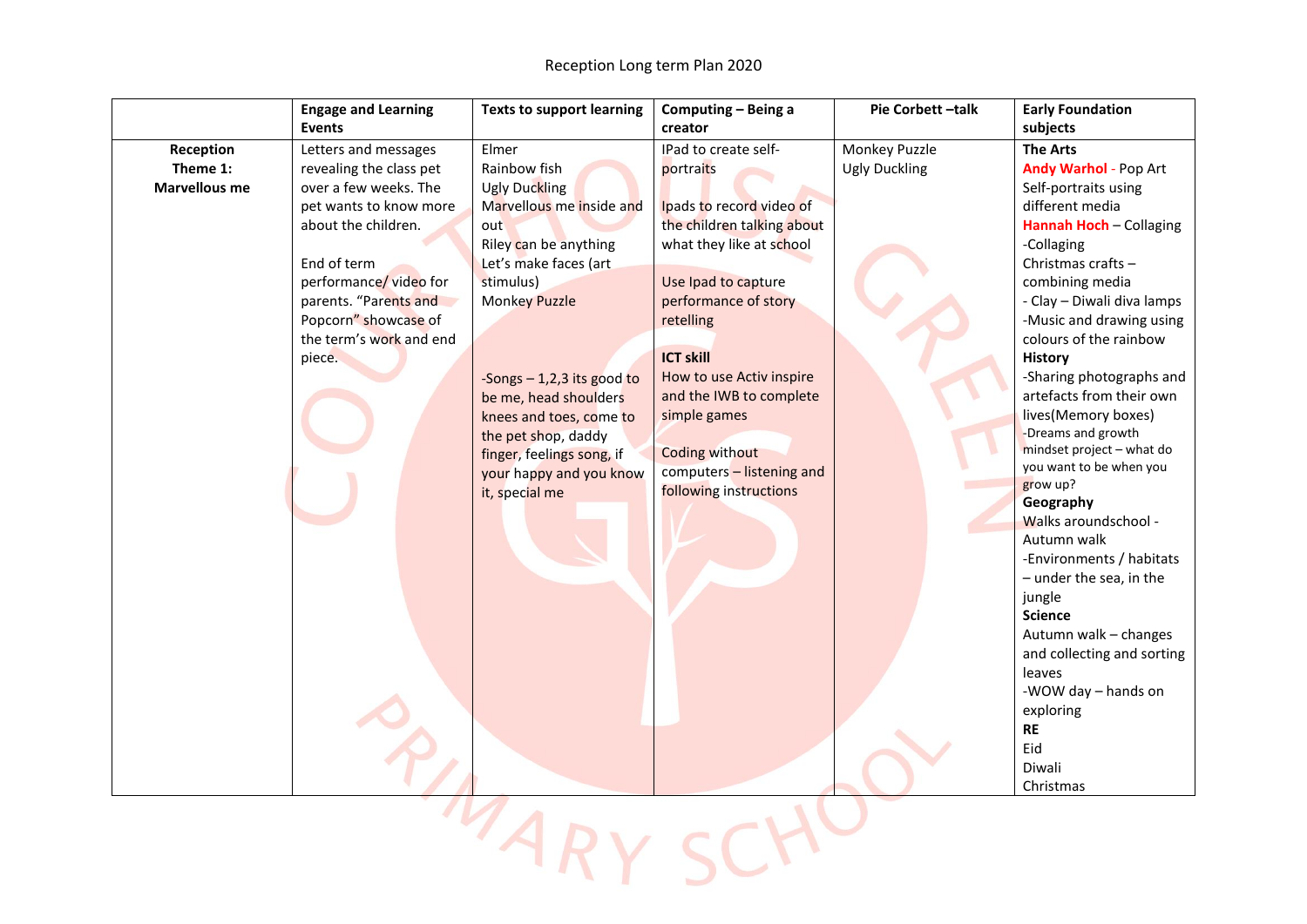|                         | <b>Engage and Learning</b>                                                                                                                                                                                                             | <b>Texts to support learning</b>                                                                                                                                                                      | Computing - Being a                                                                                                                                                                                                                                     | Pie Corbett-talk      | <b>Early Foundation</b>                                                                                                                                                                                                                                                                                                                                                                                                                                                                                                                     |
|-------------------------|----------------------------------------------------------------------------------------------------------------------------------------------------------------------------------------------------------------------------------------|-------------------------------------------------------------------------------------------------------------------------------------------------------------------------------------------------------|---------------------------------------------------------------------------------------------------------------------------------------------------------------------------------------------------------------------------------------------------------|-----------------------|---------------------------------------------------------------------------------------------------------------------------------------------------------------------------------------------------------------------------------------------------------------------------------------------------------------------------------------------------------------------------------------------------------------------------------------------------------------------------------------------------------------------------------------------|
|                         | <b>Events</b>                                                                                                                                                                                                                          |                                                                                                                                                                                                       | creator                                                                                                                                                                                                                                                 |                       | subjects                                                                                                                                                                                                                                                                                                                                                                                                                                                                                                                                    |
| Reception               | Launch - Police video                                                                                                                                                                                                                  | The Gruffalo                                                                                                                                                                                          | Children to record and                                                                                                                                                                                                                                  | We're going on a bear | <b>The Arts</b>                                                                                                                                                                                                                                                                                                                                                                                                                                                                                                                             |
| Theme 2:                | stating there has been a                                                                                                                                                                                                               | The Gruffalo's Child                                                                                                                                                                                  | send back to the police                                                                                                                                                                                                                                 | hunt                  | Gruffalo art work                                                                                                                                                                                                                                                                                                                                                                                                                                                                                                                           |
| <b>Super Detectives</b> | crime spree<br>Detective books -<br>children to collect stamps<br>when they have found<br>clues - achieve detective<br>certificate at the end<br>CCTV videos of mischief<br>Clues for them to find on<br>the floor<br>Police role play | Goldilocks and the three<br>bears<br>We're going on a bear<br>hunt<br>Supertato<br>Gingerbread Man<br>Songs - When Goldilocks<br>went to the house of the<br>bears, Julia Donaldson<br>Gruffalo song, | with updates<br>Using Ipads to take<br>pictures of clues - adobe<br>spark to talk about the<br>clues<br><b>ICT skill</b><br>Coding without computers -<br>Directing a teacher<br>Directing each other (set<br>beg to set end)<br><b>Beebots</b><br>Alex | Gingerbread Man       | Natural art<br>Making Evil pea traps<br>Piet Mondrian - red, yellow,<br>blue squares (different sizes)<br>Van Gogh - Starry night<br>Wax resist - watercolour<br>painting<br>Kandinsky - cirices (The<br>Dot)<br>Henri Rosseau - jungle<br>prints (combining<br>techniques - drawing and<br>collaging)<br><b>History</b><br>Stories from the past $-$<br>dogger, The tiger that came<br>to tea,<br>Geography<br>-Walks around the local<br>environment - Winter and<br>Spring walk<br><b>Science</b><br>-Materials and changes<br><b>RE</b> |
|                         |                                                                                                                                                                                                                                        |                                                                                                                                                                                                       |                                                                                                                                                                                                                                                         |                       | <b>Chinese New Year</b><br>Easter                                                                                                                                                                                                                                                                                                                                                                                                                                                                                                           |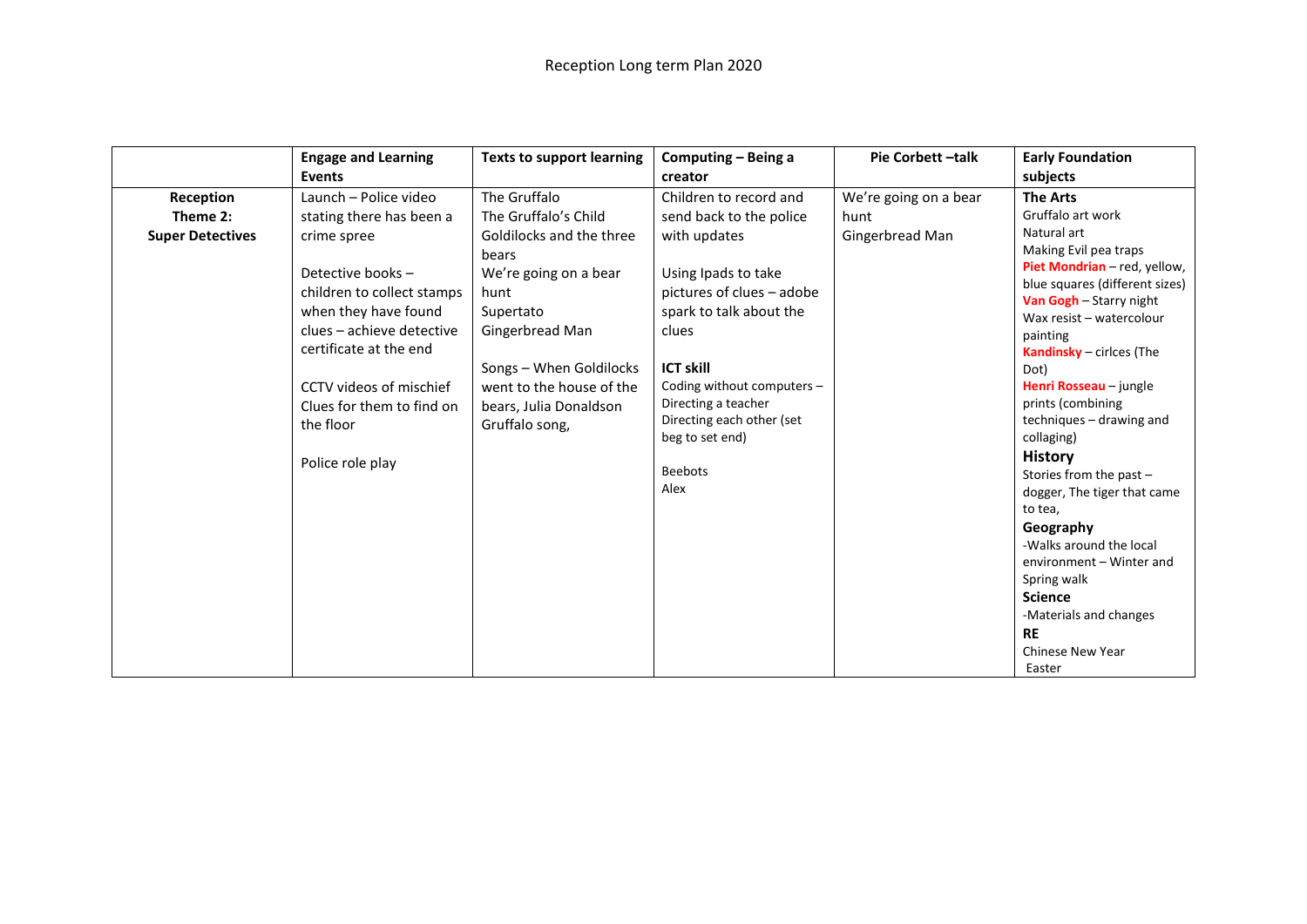|              | <b>Engage and Learning</b> | <b>Texts to support learning</b> | Computing - Being a           | Pie Corbett-talk        | <b>Early Foundation</b>                 |
|--------------|----------------------------|----------------------------------|-------------------------------|-------------------------|-----------------------------------------|
|              | Events                     |                                  | creator                       |                         | subjects                                |
| Reception    | Children of video in       | What the Ladybird Heard          | Imagineering of under         | What the Ladybird Heard | <b>The Arts</b>                         |
| Theme 3:     | Australia                  | Oliver's vegetables              | sea                           | Farmer Duck             | Printing                                |
| Land and sea |                            | <b>Farmer Duck</b>               |                               |                         | <b>Artist TBC</b> Observational         |
|              | Farm visit                 | Class 3 all at sea               | <b>ICT skill</b>              |                         | drawing and painting (still             |
|              |                            | Sharing a shell                  | Twinkl - coding club          |                         | life)                                   |
|              | Hatching chicks            | Commotion in the ocean           |                               |                         | -Collaborative collaging                |
|              |                            |                                  | Daisy Scratch Jr - pirate map |                         | -Making models, choosing                |
|              | End of term - Pirate Party |                                  |                               |                         | materials, joining                      |
|              |                            | Songs                            |                               |                         | <b>Claude Monet - waves</b><br>breaking |
|              |                            | Chick, chick, chick,             |                               |                         | History                                 |
|              |                            | chicken, old mcdonald,           |                               |                         | -Visits from a baby and a               |
|              |                            | There's a hole at the            |                               |                         | toddler                                 |
|              |                            | bottom of the sea, The           |                               |                         | -Sharing Photographs from               |
|              |                            |                                  |                               |                         | when they were a baby $-$               |
|              |                            | day I went to sea, What          |                               |                         | growing and changing                    |
|              |                            | shall we do with a               |                               |                         | Geography                               |
|              |                            | Pirate,                          |                               |                         | -Visit to the farm                      |
|              |                            |                                  |                               |                         | -Hatching chicks                        |
|              |                            |                                  |                               |                         | -Planting vegetables                    |
|              |                            |                                  |                               |                         | -Google Earth                           |
|              |                            |                                  |                               |                         | -Photographs                            |
|              |                            |                                  |                               |                         | <b>Science</b>                          |
|              |                            |                                  |                               |                         | -Oliver's vegetables - what             |
|              |                            |                                  |                               |                         | changes when we heat                    |
|              |                            |                                  |                               |                         | vegetables?                             |
|              |                            |                                  |                               |                         | -Growing grass seeds                    |
|              |                            |                                  |                               |                         | -Magnets - which treasure               |
|              |                            |                                  |                               |                         | belongs to the pirates?                 |
|              |                            |                                  |                               |                         | -Dissolving experiment                  |
|              |                            |                                  |                               |                         | -Floating and sinking                   |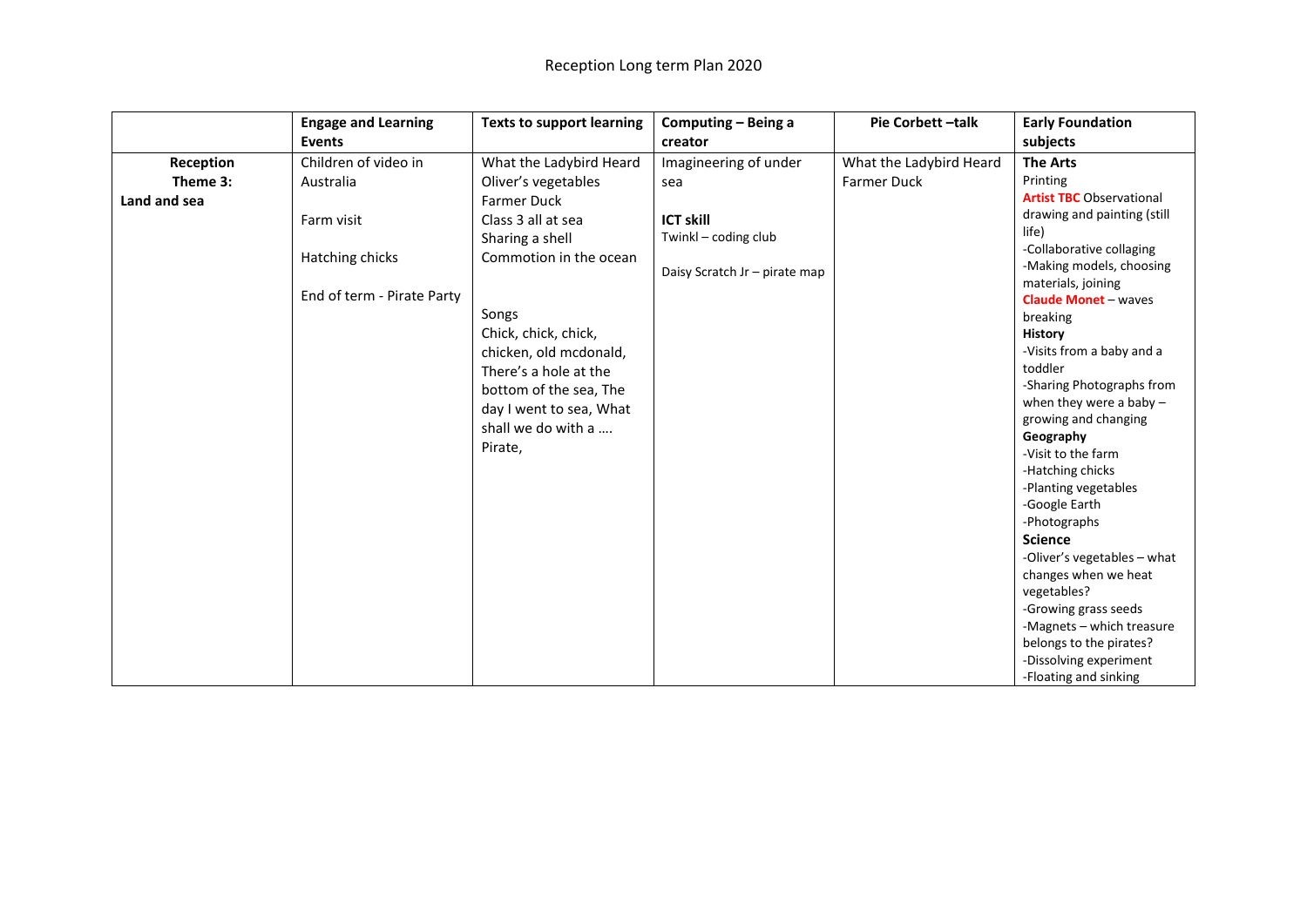## Reception Long term Plan 2020

|             | Autumn                                                                                                                                                                                                                                                                                                                                                                                                                                                                                     | Spring                                                                                                                                                                                                                                                                                                                                                                                                                                                                                                                                                                                                            | Summer                                                                                                                                                                                                                                                                                                                                                                                                                                                                                                                                                                                                                                                                                                                                                                                                                                                                                                                                                 |
|-------------|--------------------------------------------------------------------------------------------------------------------------------------------------------------------------------------------------------------------------------------------------------------------------------------------------------------------------------------------------------------------------------------------------------------------------------------------------------------------------------------------|-------------------------------------------------------------------------------------------------------------------------------------------------------------------------------------------------------------------------------------------------------------------------------------------------------------------------------------------------------------------------------------------------------------------------------------------------------------------------------------------------------------------------------------------------------------------------------------------------------------------|--------------------------------------------------------------------------------------------------------------------------------------------------------------------------------------------------------------------------------------------------------------------------------------------------------------------------------------------------------------------------------------------------------------------------------------------------------------------------------------------------------------------------------------------------------------------------------------------------------------------------------------------------------------------------------------------------------------------------------------------------------------------------------------------------------------------------------------------------------------------------------------------------------------------------------------------------------|
| <b>CAL</b>  | -Listen carefully to rhymes and songs,<br>paying attention to how they sound<br>-Engage in story times<br>-Understand how to listen carefully and why<br>listening is important<br>-Engage in non-fiction books<br>-Develop social phrases.<br>-Describe events in some detail.<br>-Learn new vocabulary<br>-Learn rhymes, poems and songs.<br>-Retell the story, once they have developed<br>a deep familiarity with the text; some as<br>exact repetition and some in their own<br>words | -Listen to and talk about stories to build<br>familiarity and understanding<br>-Ask questions to find out more and to<br>check they understand what has been said<br>to them<br>-Listen to and talk about selected non-<br>fiction to develop a deep familiarity with<br>new knowledge and vocabulary<br>-Use talk to help work out problems and<br>organise thinking and activities explain how<br>things work and why they might happen.<br>-Connect one idea or action to another<br>using a range of connectives<br>-Articulate their ideas and thoughts in well-<br>formed sentences.<br>-Use new vocabulary | -Listen attentively and respond to what they<br>hear with relevant questions, comments<br>and actions when being read to and during<br>whole class discussions and small group<br>interactions.<br>-Make comments about what they have<br>heard and ask questions to clarify their<br>understanding.<br>-Hold conversation when engaged in back-<br>and-forth exchanges with their teacher and<br>peers.<br>-Participate in small group, class and one-to-<br>one discussions, offering their own ideas,<br>using recently introduced vocabulary<br>-Offer explanations for why things might<br>happen, making use of recently introduced<br>vocabulary from stories, non-fiction, rhymes<br>and poems when appropriate<br>-Express their ideas and feelings about their<br>experiences using full sentences, including<br>use of past, present and future tenses and<br>making use of conjunctions, with modelling<br>and support from their teacher. |
| <b>PSED</b> | SR: -Express their feelings and consider the<br>feelings of others<br>MS: -Manage their own needs<br>-See themselves as a valuable individual.<br>BF: Build constructive and respectful<br>relationships                                                                                                                                                                                                                                                                                   | SR: - Think about the perspectives of others.<br>Show resilience and perseverance in the<br>face of challenge<br>MS: - Identify and moderate their own<br>feelings socially and emotionally<br>BF: -Form positive attachments to adults<br>and friendships with peers                                                                                                                                                                                                                                                                                                                                             | SR: -Show an understanding of their own<br>feelings and those of others and begin to<br>regulate their behaviour accordingly.<br>-Set and work towards simple goals, being<br>able to wait for what they want and control<br>their immediate impulses when appropriate.<br>-Give focussed attention to what the<br>teacher says, responding appropriately even<br>when engaged in activity and show an<br>ability to follow instructions involving<br>several ideas or actions.<br>MS: -Be confident to try new activities and<br>show independence, resilience, and<br>perseverance in the face of challenge.                                                                                                                                                                                                                                                                                                                                         |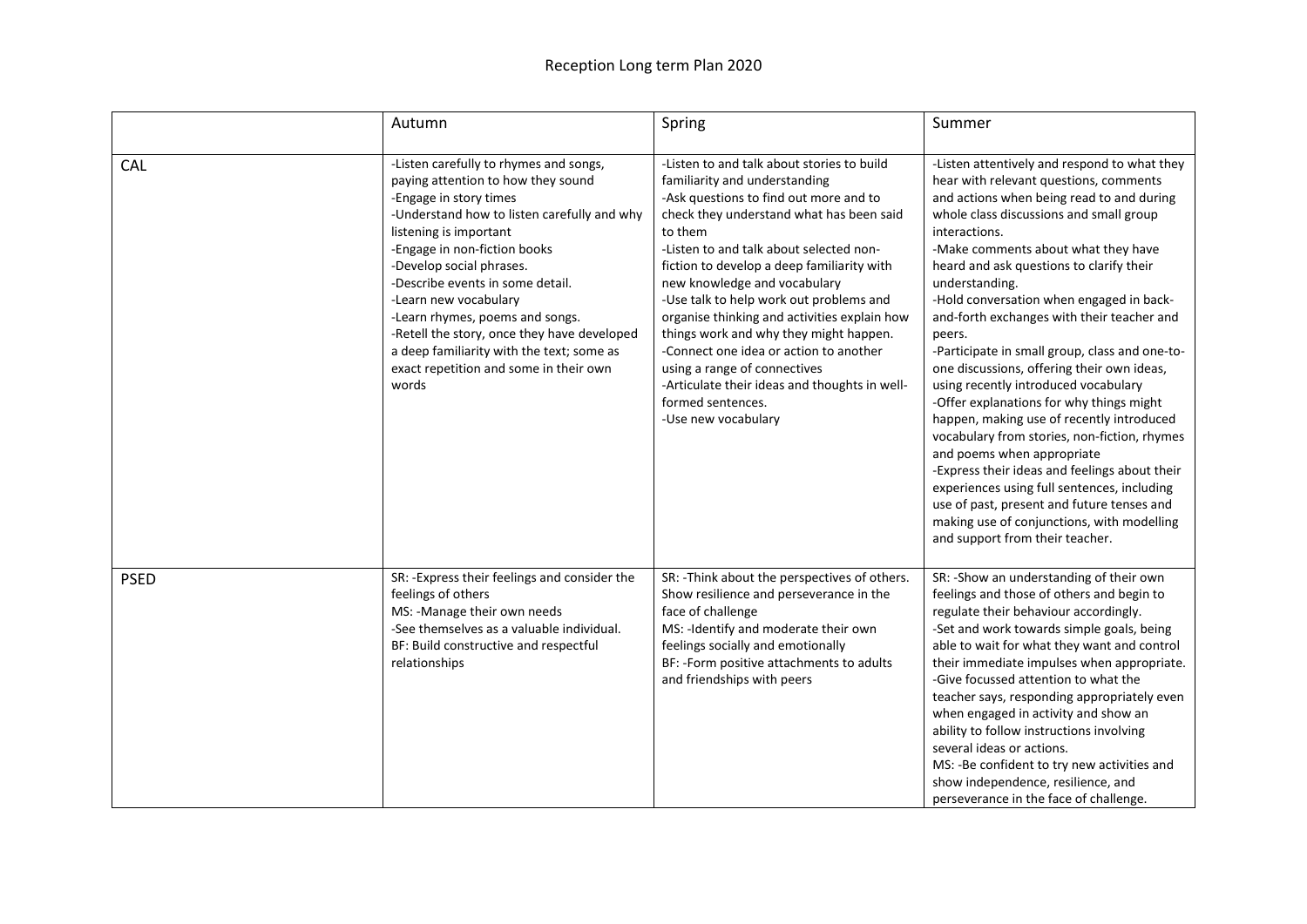|    |                                                                                                                                                                                                                                                                                                                                                                                                                                                                                                                                                                                                                                                                                                                                                                                                                                                                                                                                                              |                                                                                                                                                                                                                                                                                                                                                                                                                                                                                                                                                                                                                                                                                                                     | -Explain the reasons for rules, know right<br>from wrong and try to behave accordingly<br>-Manage their own basic hygiene and<br>personal needs, including dressing, going to<br>the toilet and understanding the importance<br>of healthy food choices<br>BF: - Work and play cooperatively and take<br>turns with others<br>-Form positive attachments to adults and<br>friendships with peers<br>-Show sensitivity to their own and to others'<br>needs.                                                                  |
|----|--------------------------------------------------------------------------------------------------------------------------------------------------------------------------------------------------------------------------------------------------------------------------------------------------------------------------------------------------------------------------------------------------------------------------------------------------------------------------------------------------------------------------------------------------------------------------------------------------------------------------------------------------------------------------------------------------------------------------------------------------------------------------------------------------------------------------------------------------------------------------------------------------------------------------------------------------------------|---------------------------------------------------------------------------------------------------------------------------------------------------------------------------------------------------------------------------------------------------------------------------------------------------------------------------------------------------------------------------------------------------------------------------------------------------------------------------------------------------------------------------------------------------------------------------------------------------------------------------------------------------------------------------------------------------------------------|------------------------------------------------------------------------------------------------------------------------------------------------------------------------------------------------------------------------------------------------------------------------------------------------------------------------------------------------------------------------------------------------------------------------------------------------------------------------------------------------------------------------------|
| PD | GM: -Progress towards a more fluent style<br>of moving, with developing control and<br>grace<br>-Use their core muscle strength to achieve a<br>good posture when sitting at a table or<br>sitting on the floor<br>-Further develop the skills they need to<br>manage the school day successfully: - lining<br>up and queuing, mealtimes, personal<br>hygiene<br>-Know and talk about the different factors<br>that support their overall health and<br>wellbeing: - regular physical activity, healthy<br>eating, toothbrushing, sensible amounts of<br>'screen time' - having a good sleep routine<br>-Develop confidence, competence, precision<br>and accuracy when engaging in activities<br>that involve a ball.<br>FM: -Develop their small motor skills so that<br>they can use a range of tools competently,<br>safely and confdently. Suggested tools:<br>pencils for drawing and writing,<br>paintbrushes, scissors, knives, forks and<br>spoons. | GM:-Revise and refine the fundamental<br>movement skills they have already acquired:<br>rolling, crawling, walking, jumping, running,<br>hopping, skipping, climbing<br>-Develop the overall body strength, co-<br>ordination, balance and agility needed to<br>engage successfully with future physical<br>education sessions and other physical<br>disciplines including dance, gymnastics,<br>sport and swimming.<br>-Combine different movements with ease<br>and fluency<br>-Further develop and refine a range of ball<br>skills including: throwing, catching, kicking,<br>passing, batting, and aiming.<br>FM: -Develop the foundations of a<br>handwriting style which is fast, accurate and<br>efficient. | GM: -Negotiate space and obstacles safely,<br>with consideration for themselves and<br>others<br>-Demonstrate strength, balance and<br>coordination when playing<br>-Move energetically, such as running,<br>jumping, dancing, hopping, skipping and<br>climbing.<br>FM: -Hold a pencil effectively in preparation<br>for fluent writing - using the tripod grip in<br>almost all cases<br>-Use a range of small tools, including<br>scissors, paint brushes and cutlery<br>-Begin to show accuracy and care when<br>drawing |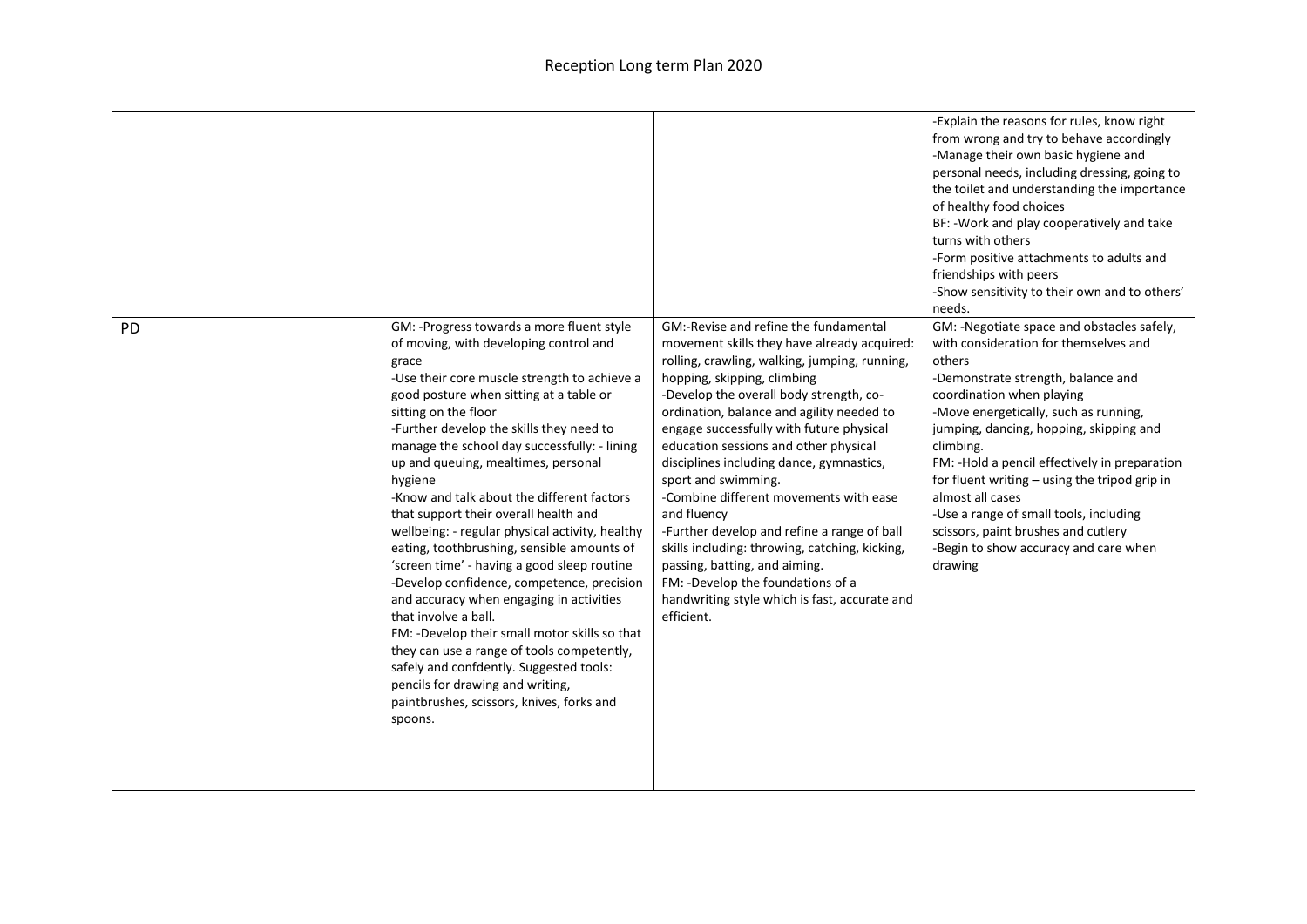| Lit | C: -Begin to recall events from stories and<br>answer simple questions to show they have<br>understood what has been read to them<br>WR: -Read individual letters by saying the<br>sounds for them<br>-Blend sounds into words, so that they can<br>read short words made up of known letter-<br>sound correspondences<br>W: -Spell words by identifying the sounds<br>and then writing the sound with letter/s | C: -Re-read these books to build up their<br>confidence in word reading, their fluency<br>and their understanding and enjoyment<br>-Re-read what they have written to check<br>that it makes sense<br>WR: -Read some letter groups that each<br>represent one sound and say sounds for<br>them<br>-Read a few common exception words<br>matched to the school's phonic programme<br>-Read simple phrases and sentences made<br>up of words with known letter-sound<br>correspondences and, where necessary, a<br>few exception words<br>W: -Form lower-case and capital letters<br>correctly<br>-Write short sentences with words with<br>known letter-sound correspondences using<br>a capital letter and full stop | C: -Demonstrate understanding of what has<br>been read to them by retelling stories and<br>narratives using their own words and<br>recently introduced vocabulary<br>-Anticipate – where appropriate – key<br>events in stories<br>-Use and understand recently introduced<br>vocabulary during discussions about stories,<br>non-fiction, rhymes and poems and during<br>role-play<br>WR: -Say a sound for each letter in the<br>alphabet and at least 10 digraphs<br>-Read words consistent with their phonic<br>knowledge by sound-blending<br>-Read aloud simple sentences and books<br>that are consistent with their phonic<br>knowledge, including some common<br>exception words<br>W: -Write recognisable letters, most of<br>which are correctly formed<br>-Spell words by identifying sounds in them<br>and representing the sounds with a letter or<br>letters<br>-Write simple phrases and sentences that<br>can be read by others |
|-----|-----------------------------------------------------------------------------------------------------------------------------------------------------------------------------------------------------------------------------------------------------------------------------------------------------------------------------------------------------------------------------------------------------------------|----------------------------------------------------------------------------------------------------------------------------------------------------------------------------------------------------------------------------------------------------------------------------------------------------------------------------------------------------------------------------------------------------------------------------------------------------------------------------------------------------------------------------------------------------------------------------------------------------------------------------------------------------------------------------------------------------------------------|-------------------------------------------------------------------------------------------------------------------------------------------------------------------------------------------------------------------------------------------------------------------------------------------------------------------------------------------------------------------------------------------------------------------------------------------------------------------------------------------------------------------------------------------------------------------------------------------------------------------------------------------------------------------------------------------------------------------------------------------------------------------------------------------------------------------------------------------------------------------------------------------------------------------------------------------------|
| M   | N: - Count objects, actions and sounds<br>-Link the number symbol (numeral) with its<br>cardinal number value.<br>NP: - Compare numbers<br>-Compose and decompose shapes so that<br>children recognise a shape can have other<br>shapes within it, just as numbers can<br>-Compare length, weight and capacity                                                                                                  | N: -Begin to subitise<br>-Count beyond ten<br>-Explore the composition of numbers to 10.<br>NP: - Understand the 'one more than/one<br>less than' relationship between consecutive<br>numbers.<br>-Select, rotate and manipulate shapes in<br>order to develop spatial reasoning skills<br>-Continue, copy and create repeating<br>patterns                                                                                                                                                                                                                                                                                                                                                                          | N: - Have a deep understanding of number<br>to 10, including the composition of each<br>number<br>-Subitise (recognise quantities without<br>counting) up to 5<br>-Automatically recall (without reference to<br>rhymes, counting or other aids) number<br>bonds up to 5 (including subtraction facts)<br>and some number bonds to 10, including<br>double facts<br>NP: - Verbally count beyond 20, recognising<br>the pattern of the counting system<br>-Compare quantities up to 10 in different<br>contexts, recognising when one quantity is                                                                                                                                                                                                                                                                                                                                                                                                |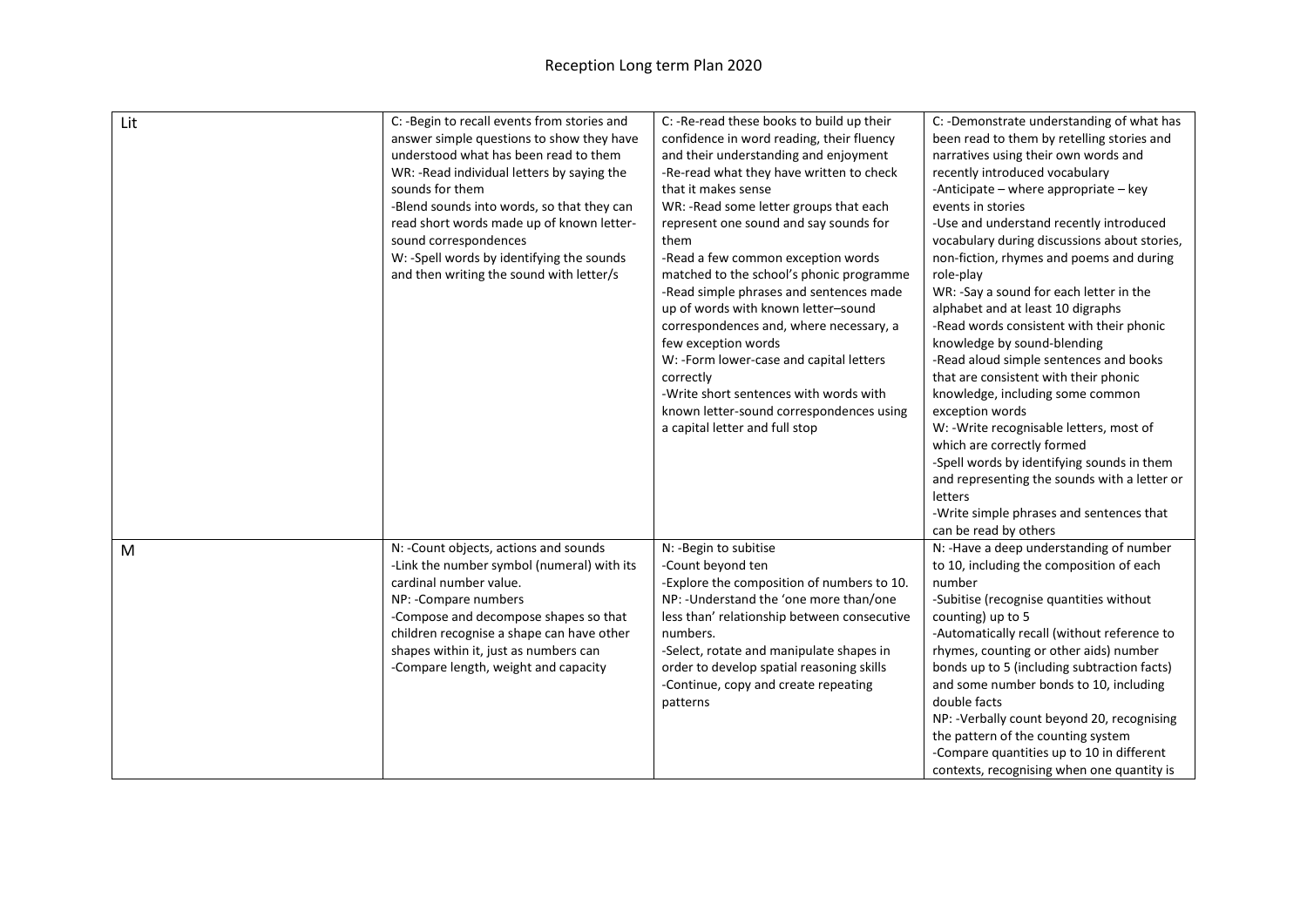|            |                                                                                                                                                                                                                                                                                                                                                                                                                                                                                                                                                                                                                                                                                                                                                                                                                                                                                                                                                                                                                  |                                                                                                                                                                                                                                                                                                                                                                                                                                                                                                             | greater than, less than or the same as the<br>other quantity<br>-Explore and represent patterns within<br>numbers up to 10, including evens and odds,<br>double facts and how quantities can be<br>distributed equally.                                                                                                                                                                                                                                                                                                                                                                                                                                                                                                                                                                                                                                                                                                                                                                                                                                                                                                                                                                                                                                                                                     |
|------------|------------------------------------------------------------------------------------------------------------------------------------------------------------------------------------------------------------------------------------------------------------------------------------------------------------------------------------------------------------------------------------------------------------------------------------------------------------------------------------------------------------------------------------------------------------------------------------------------------------------------------------------------------------------------------------------------------------------------------------------------------------------------------------------------------------------------------------------------------------------------------------------------------------------------------------------------------------------------------------------------------------------|-------------------------------------------------------------------------------------------------------------------------------------------------------------------------------------------------------------------------------------------------------------------------------------------------------------------------------------------------------------------------------------------------------------------------------------------------------------------------------------------------------------|-------------------------------------------------------------------------------------------------------------------------------------------------------------------------------------------------------------------------------------------------------------------------------------------------------------------------------------------------------------------------------------------------------------------------------------------------------------------------------------------------------------------------------------------------------------------------------------------------------------------------------------------------------------------------------------------------------------------------------------------------------------------------------------------------------------------------------------------------------------------------------------------------------------------------------------------------------------------------------------------------------------------------------------------------------------------------------------------------------------------------------------------------------------------------------------------------------------------------------------------------------------------------------------------------------------|
| <b>UTW</b> | History: - Can talk about members of immediate<br>family in more detail<br>-Can discuss similarities and differences between<br>people in their family<br>-Can talk about past and upcoming events with<br>their immediate family<br>-Can identify emergency situations and<br>knows who to call<br>-Can identify similarities and differences<br>between jobs<br>-Is able to discuss different occupations of<br>family members<br>-Compare characters from stories, sharing<br>similarities and differences<br>-Shares some similarities between<br>characters, figures or objects<br>RE:-Comments on pictures of a wide range<br>of celebrations (Diwali, Eid, Christmas)<br>-Comments on images of familiar<br>experiences (holidays, visiting the park,<br>going to the dentist)<br>-Knows why religious venues are special and<br>who goes there<br>-Can name different religious venues -<br>Church, Mosque and Gurdwara as a<br>minimum<br>-Can articulate what others celebrate and<br>begin to explain | History: - Compare and contrast historical<br>figures and objects from non-fiction texts,<br>sharing similarities and differences<br>Science: - Explain what their five senses are<br>Explores the natural world around them<br>Talks about differences between materials<br>and changes they notice.<br>Explores non-contact forces<br>(gravity and magnetism)<br>RE: - Can articulate what others celebrate<br>and begin to explain<br>-Developing positive attitudes about<br>differences between people | History: -Sequence family (baby, toddler, child,<br>teenager, adult, elderly), explaining who they are<br>and the key differences between what they<br>can/can't do<br>Geography: - Can use maps to locate objects<br>in 'real life'<br>-Knows that 4 countries make up the UK,<br>can name at least 2 and 2 other countries in<br>the world.<br>-Can identify similarities and differences<br>between homes in other countries<br>-Makes comparisons between life for<br>children in different countries<br>-Can identify similarities and differences<br>between homes in our country<br>-Use pictures to compare and contrast<br>environments around the world<br>-Recognise some environments that are<br>different to the one in which they live<br>-Name and describe some animals and<br>plants from different countries<br>Science: - Understands the need to respect<br>and care for the natural environment and all<br>living things.<br>-Can talk about different life cycles<br>-Can say what plants need to survive<br>Understand the effect of seasons on the<br>natural world, discussing when and how<br>things grow (draw attention to weather and<br>seasonal features, note and record the<br>weather, how animals behave differently as<br>seasons change)<br>-Names and orders seasons |